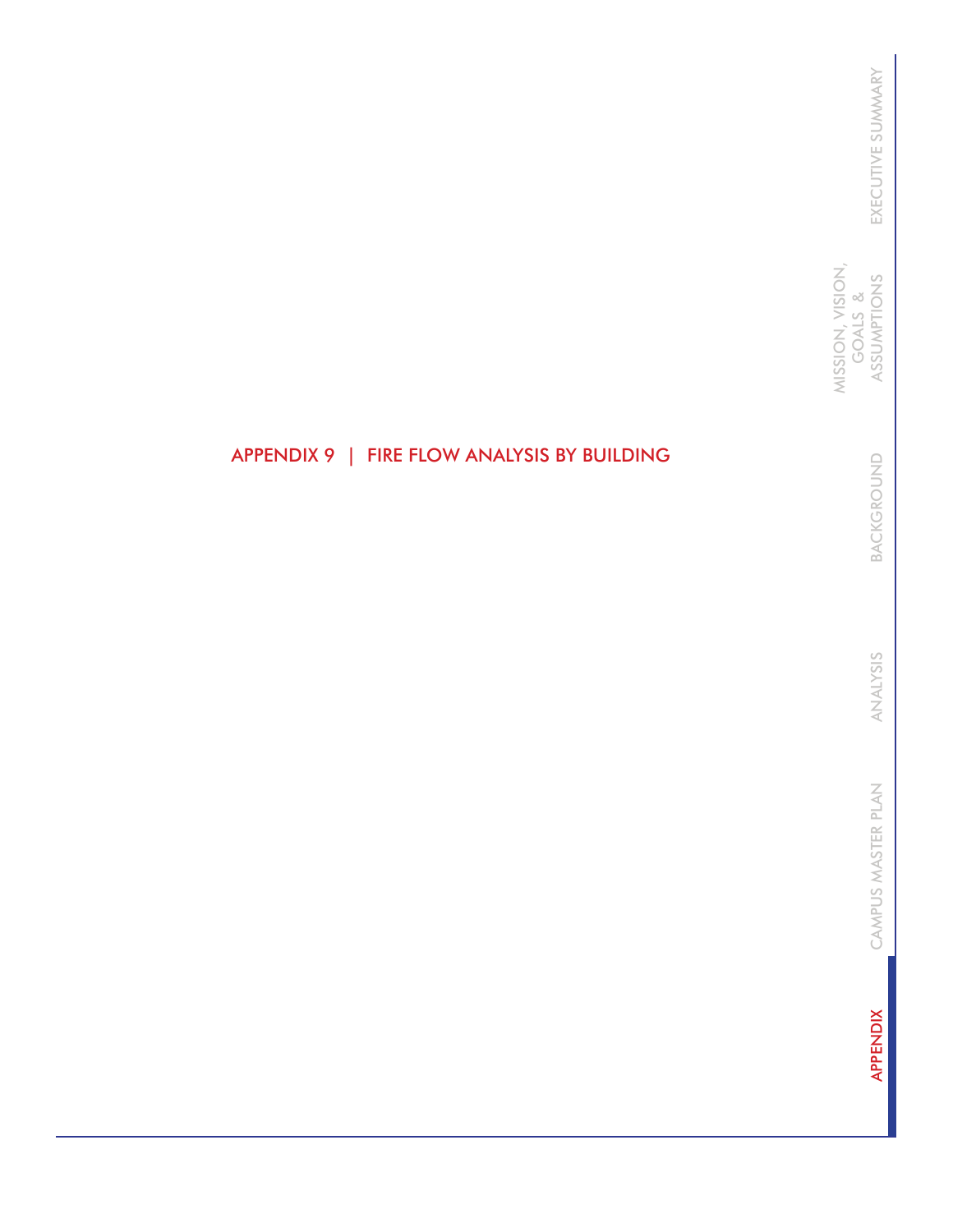## SHIPPENSBURG UNIVERSITY MASTER PLANREQUIRED FIRE FLOW ANALYSIS by BuildingPennoni Associates, Inc.11/29/2007

|                                     |                     | Construction | Gross              | Bldg Sprinkeled  |                      | Assignable         | Req. Fire Flow | Sprinkler       | <b>Flow Duration</b> |
|-------------------------------------|---------------------|--------------|--------------------|------------------|----------------------|--------------------|----------------|-----------------|----------------------|
| <b>Building</b>                     | Function            | Date         | <b>Square Feet</b> | Type             |                      | <b>Square Feet</b> | (GPM)          | Reduction (GPM) | (Hours)              |
| Little Red School House             | Demonstration       | 1865         | 997                | N/A              |                      | 805                |                |                 |                      |
| Old Main                            | Administration      | 1871         | 113,943            | $\overline{4}$   | Partial <sup>*</sup> | 50,667             | 6,000          | 3,000           | $\overline{3}$       |
| <b>Stewart Hall</b>                 | Classroom           | 1893         | 11,936             | $\overline{4}$   | ${\bf N}$            | 5,956              | 2,000          | 2,000           | $\sqrt{2}$           |
| <b>Horton Hall</b>                  | <b>Offices</b>      | 1894         | 57,535             | $\overline{4}$   | N                    | 34,918             | 4,250          | 4,250           | $\overline{4}$       |
| Martin House                        | Residence           | 1908         | 8,378              | N/A              |                      | 6,341              |                |                 |                      |
| Gilbert Hall                        | Classroom           | 1912         | 13,926             | 4                | S                    | 8,370              | 2,250          | 563             | 2                    |
| Huber Art Center                    | Classroom           | 1931         | 19,352             | 2 <sub>or3</sub> | N                    | 11,902             | 2,000          | 2,000           | $\sqrt{2}$           |
| Henderson Gym                       | Athletics           | 1937         | 36,372             | 3                | N                    | 25,029             | 2,750          | 2,750           | $\sqrt{2}$           |
| Reed Operations Center              | Maintenance         | 1937         | 36,194             | $\overline{c}$   | N                    | 27,526             | 2,750          | 2,750           | $\sqrt{2}$           |
| Rowland Hall                        | Classroom           | 1937         | 27,528             | 2 <sub>or3</sub> | N                    | 14,441             | 2,500          | 2,500           | $\boldsymbol{2}$     |
| <b>Shearer Hall</b>                 | Classroom           | 1937         | 23,209             | 2 <sub>or3</sub> | N                    | 10,779             | 2,250          | 2,250           | $\sqrt{2}$           |
| <b>Memorial Auditorium</b>          | Assembly            | 1951         | 34,670             | 3                | Partial <sup>*</sup> | 18,937             | 2,750          | 1,375           | $\sqrt{2}$           |
| <b>Steam Plant</b>                  | Utility             | 1952         | 13,754             | $\overline{c}$   | N                    | 10,188             | 1,750          | 1,750           | 2                    |
| <b>Reisinger House</b>              | Maintenance         | 1954         | 1,866              | N/A              |                      | 1,272              |                |                 |                      |
| Kriner Hall                         | Food Service        | 1957         | 32,611             | $\overline{2}$   | N                    | 23,857             | 2,500          | 2,500           | $\overline{c}$       |
| Wright Hall                         | Offices             | 1958         | 33,257             | $\overline{c}$   | N                    | 20,638             | 2,750          | 2,750           | $\boldsymbol{2}$     |
| McCune Hall                         | Residence Hall      | 1959         | 33,697             | $\overline{2}$   | S                    | 21,947             | 2,750          | 688             | $\overline{2}$       |
| Huber Art Center Annex              | Classroom           | 1961         | 4,854              | N/A              |                      | 2,894              |                |                 |                      |
| Shippen Hall                        | Classroom           | 1963         | 48,473             | $\overline{c}$   | ${\bf S}$            | 28,774             | 3,250          | 813             | $\boldsymbol{2}$     |
| Harley Hall                         | Residence Hall      | 1964         | 59,097             | $\sqrt{2}$       | S                    | 36,956             | 3,500          | 875             | $\sqrt{2}$           |
| Kieffer Hall                        | Residence Hall      | 1964         | 52,498             | 2                | S                    | 32,676             | 3,250          | 813             | 2                    |
| Lackhove Hall                       | Residence Hall      | 1964         | 52,961             | $\overline{2}$   | S                    | 32,473             | 3,250          | 813             | $\boldsymbol{2}$     |
| Naugle Hall                         | Residence Hall      | 1965         | 103,260            | $\boldsymbol{2}$ | S                    | 64,583             | 4,750          | 1,188           | $\sqrt{2}$           |
| <b>Reisner Hall</b>                 | <b>Food Service</b> | 1965         | 51,296             | $\overline{2}$   | N                    | 38,890             | 3,250          | 3,250           | $\overline{3}$       |
| <b>Ezra Lehman Memorial Library</b> | Library             | 1967         | 76,762             | $\overline{2}$   | N                    | 61,451             | 4,000          | 4,000           | $\overline{4}$       |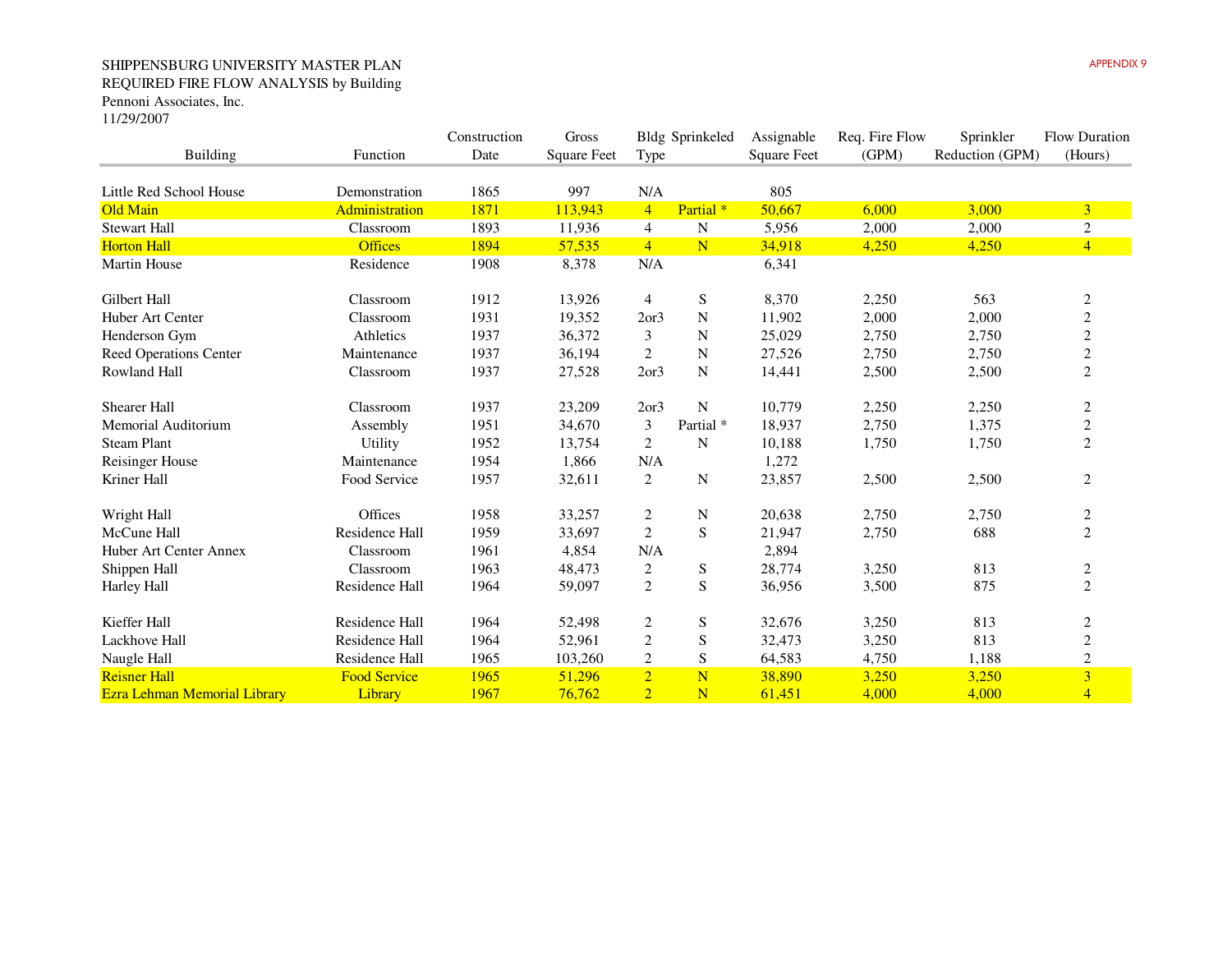|                                     |                      | Construction |                  |                  | Bldg Sprinkled          | Assignable         | Req. Fire Flow | Sprinkler       | Flow Duration    |
|-------------------------------------|----------------------|--------------|------------------|------------------|-------------------------|--------------------|----------------|-----------------|------------------|
| <b>Building</b>                     | Function             | Date         | Square Feet Type |                  |                         | <b>Square Feet</b> | (GPM)          | Reduction (GPM) | (Hours)          |
| McLean Hall                         | Residence Hall       | 1967         | 99,878           | $\boldsymbol{2}$ | S                       | 67,935             | 4,500          | 1,125           | $\overline{c}$   |
| Ceddia Union Building               | <b>Student Union</b> | 1970         | 83,743           | $\sqrt{2}$       | S                       | 49,442             | 4,250          | 1,063           | $\overline{c}$   |
| Dauphin Humanities Center           | Classroom            | 1970         | 47,671           | 2                | Partial                 | 27,688             | 3,250          | 1,625           | $\boldsymbol{2}$ |
| Mathematics and Computing Tech Ct   | Classroom            | 1996         | 38,982           | $\overline{2}$   | S                       | 21,833             | 2,750          | 688             | $\overline{c}$   |
| <b>Faculty Office Building</b>      | Offices              | 1970         | 6,550            | N/A              |                         | 4,325              |                |                 |                  |
| Franklin Science Center             | Classroom            | 1970         | 119,640          | 2                | ${\bf S}$               | 78,005             | 5,000          | 1,250           | $\boldsymbol{2}$ |
| <b>Heiges Field House</b>           | <b>Athletics</b>     | 1970         | 91,634           | 3and4            | $\overline{\mathbf{N}}$ | 68,877             | 5,500          | 5,500           | $\overline{4}$   |
| Mowrey Hall                         | Residence Hall       | 1970         | 91,108           | $\boldsymbol{2}$ | ${\bf S}$               | 57,491             | 4,250          | 1,063           | $\boldsymbol{2}$ |
| Seth Grove Grandstand               | Athletics            | 1972         | 19,257           | $\mathbf{2}$     | $\mathbf N$             | 9,321              | 2,000          | 2,000           | $\overline{c}$   |
| <b>Bookstore Storage</b>            | Storage              | 1974         | 1,938            | N/A              |                         | 1,804              |                |                 |                  |
| <b>Dermestid Facility</b>           | Research             | 1974         | 138              | N/A              |                         | 100                |                |                 |                  |
| Grounds Storage                     | Maintenance          | 1974         | 1,535            | N/A              |                         | 1,305              |                |                 |                  |
| <b>Etter Health Center</b>          | Medical              | 1976         | 8,998            | N/A              |                         | 5,003              |                |                 |                  |
| <b>Seavers Apartments</b>           | Residence Hall       | 1976         | 115,603          | 2                | S                       | 75,887             | 5,000          | 1,250           | $\overline{c}$   |
| Centrex Building                    | Telephone            | 1977         | 1,159            | N/A              |                         | 1,001              |                |                 |                  |
| Grace B. Luhrs Univ. Ele. School    | Laboratory School    | 2001         | 33,195           | 3                | S                       | 18,159             | 2,500          | 625             | $\overline{c}$   |
| John L. Grove Hall                  | Classroom            | 1997         | 69,278           | 2                | S                       | 36,424             | 3,750          | 938             | $\overline{2}$   |
| <b>Rife House</b>                   | Alumni Affairs       | <b>UNK</b>   | 7,359            | N/A              |                         | 4,532              |                |                 |                  |
| Fogelsonger Warehouse               | Storage              | <b>UNK</b>   | 8,000            | N/A              |                         | 7,880              |                |                 |                  |
| <b>Water Tower</b>                  | Storage              | 1987         | 7,693            | N/A              |                         | 2,097              |                |                 |                  |
| <b>Street Hockey Pavilion</b>       | Recreation           | 1997         | 11,223           |                  | N                       | 11,081             | 1,500          | 1,500           | $\overline{c}$   |
| Picnic Pavilion                     | Recreation           | 1997         | 666              | N/A              |                         | $\overline{0}$     |                |                 |                  |
| Pump House                          | Utility              | 1962         | 400              | N/A              |                         | 294                |                |                 |                  |
| H. Ric Luhrs Performing Arts Center | Assembly             | 2005         | 92,380           | 2                | S                       | 31,246             | 4,250          | 1,063           | $\mathbf{2}$     |
| <b>TOTAL</b>                        |                      |              | 1,906,454        |                  |                         | 1,174,000          |                |                 |                  |